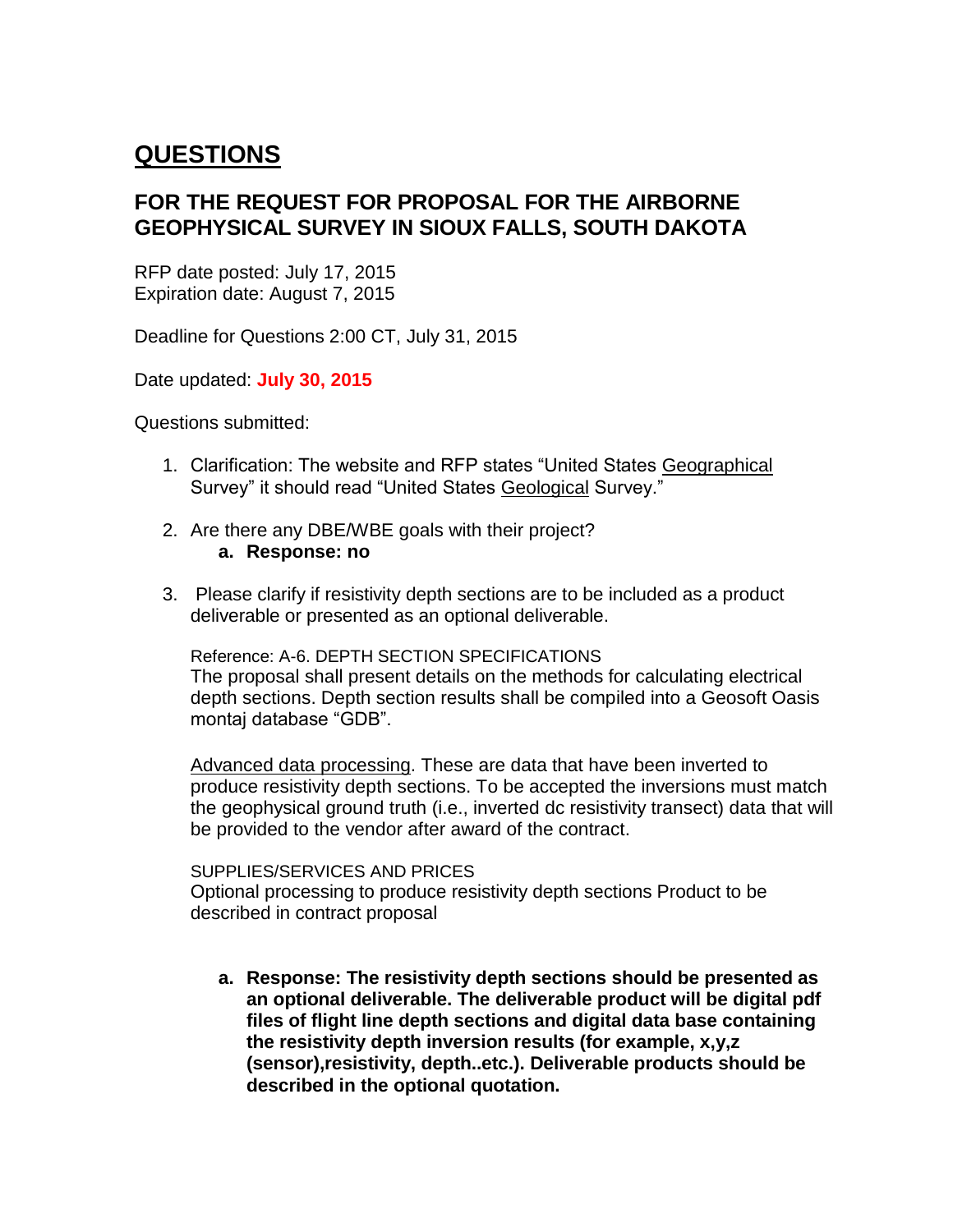4. Please clarify about the timing of preliminary and field data delivery. Both currently indicate 30 days after completion of flying.

## Reference:

A-13. CONTRACT DELIVERY TERMS

FLIGHT OPERATIONS SHALL BEGIN WITHIN THIRTY (30) CALENDAR DAYS FOLLOWING THE DATE OF THE CONSULTANT'S RECEIPT OF THE CONTRACT AND BE COMPLETED WITHIN SIXTY (60) CALENDAR DAYS AFTER FLYING HAS COMMENCED.

### (b) Preliminary Copies

Preliminary digital flight-line data and/or grids shall be submitted at the time the flying is completed for the survey area (see Section A-10, (c), above). Revised preliminary digital data sets shall be submitted within thirty (30) calendar days after flying for each area is completed.

### (c) Final Deliverables

The Consultant shall complete the requirement to make all required corrections, and submit all final deliverables to the points of acceptance by the Contracting Officer in accordance with the following schedule:

ALL FINAL PRODUCTS SHALL BE DELIVERED WITHIN THIRTY (30) CALENDAR DAYS AFTER FLYING IS COMPLETED FOR ALL AREAS AND DEMOBILIZATION HAS TAKEN PLACE.

- **a. Response: It is desired that the preliminary (field) flight line data and grids be delivered before demobilization. Revised preliminary data sets to be 30 calendar days later. Final products 30 calendar days AFTER revised preliminary data or 60 calendar days after demobilization.**
- 5. Will the City assist in all public relations, including notices to landowners that may be affected by the helicopter survey?
	- **a. Response: The City has the ability to source county records for property information and have the ability to assist with public relations. The Consultant will need to work together with the City on this task to identify the impacted areas and the City will send out the necessary letters to impacted properties. The consultant will assist in drafting the letter.**
- 6. Will the city provide map of local areas of DO NOT FLY (over known farms, sensitive areas?